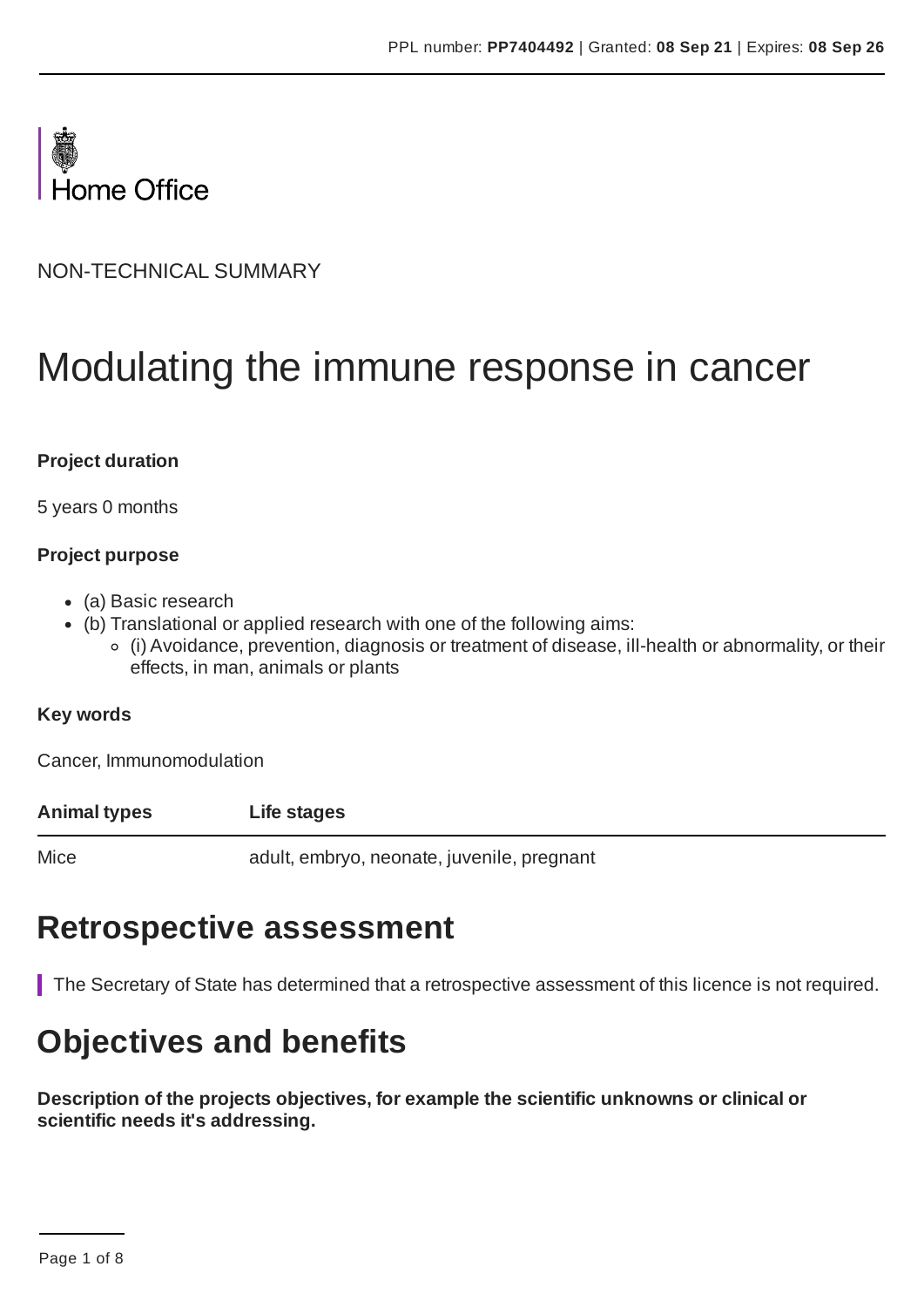#### **What's the aim of this project?**

The aim of this project is to identify novel mechanisms by which substances that modify immune responses (immunomodulatory substances) can initiate, enhance or maintain anti-tumour immune responses in vivo. These studies will not only provide fundamental understanding of the requirements for an efficient anti-tumour immune response, but should also provide proof of principle data for future therapeutic development.

**Potential benefits likely to derive from the project, for example how science might be advanced or how humans, animals or the environment might benefit - these could be short-term benefits within the duration of the project or long-term benefits that accrue after the project has finished.**

#### **Why is it important to undertake this work?**

Cancer is the second leading cause of death worldwide, accounting for 9.6 million deaths every year. However, new therapies targeting pathways known to inhibit the immune system have revolutionised cancer therapy, and clearly demonstrated the importance of the immune system in tackling cancer. Unfortunately, a large number of cancer patients are non-responsive to such immunotherapies, highlighting the incomplete understanding of the mechanisms underlying the activation and suppression of the anti-tumour immune response. Therefore, it is critical to gain a greater understanding of the processes leading to a successful immune response during cancer and to identify novel targets and immunomodulatory substances that could be used alone, or in conjunction with current therapeutics, to improve cancer treatment.

#### **What outputs do you think you will see at the end of this project?**

A central goal of this project is to identify new understanding of the mechanisms by which immunomodulatory substances can initiate, enhance or maintain anti-tumour immunity.

One of the immunomodulatory substances that we will initially focus on (IMM-101) has already been tested in phase I and II clinical trials. As part of this project, we aim to generate vital preclinical data to help this promising therapy to advance to phase III trials and, ultimately, to the clinic.

This project aims to disseminate new knowledge by publication in peer reviewed journals and presentations at conferences, seminars and workshops. We hope that in the longer-term our work will contribute to new immunology-based therapies for cancer. In the 5 years of this project, we aim to continue our high standard of publication, averaging more than 5 research papers per year in highlyrespected peer-reviewed journals.

#### **Who or what will benefit from these outputs, and how?**

This project aims to answer basic scientific questions. The new knowledge generated, and the unravelling of important fundamental immune mechanisms, will be relevant to a broad range of human and animal conditions, including cancer.

In the short term, we will gain novel mechanistic insights into how the immune system can be modulated to promote tumour clearance. This new information will offer the potential of enhancing

Page 2 of 8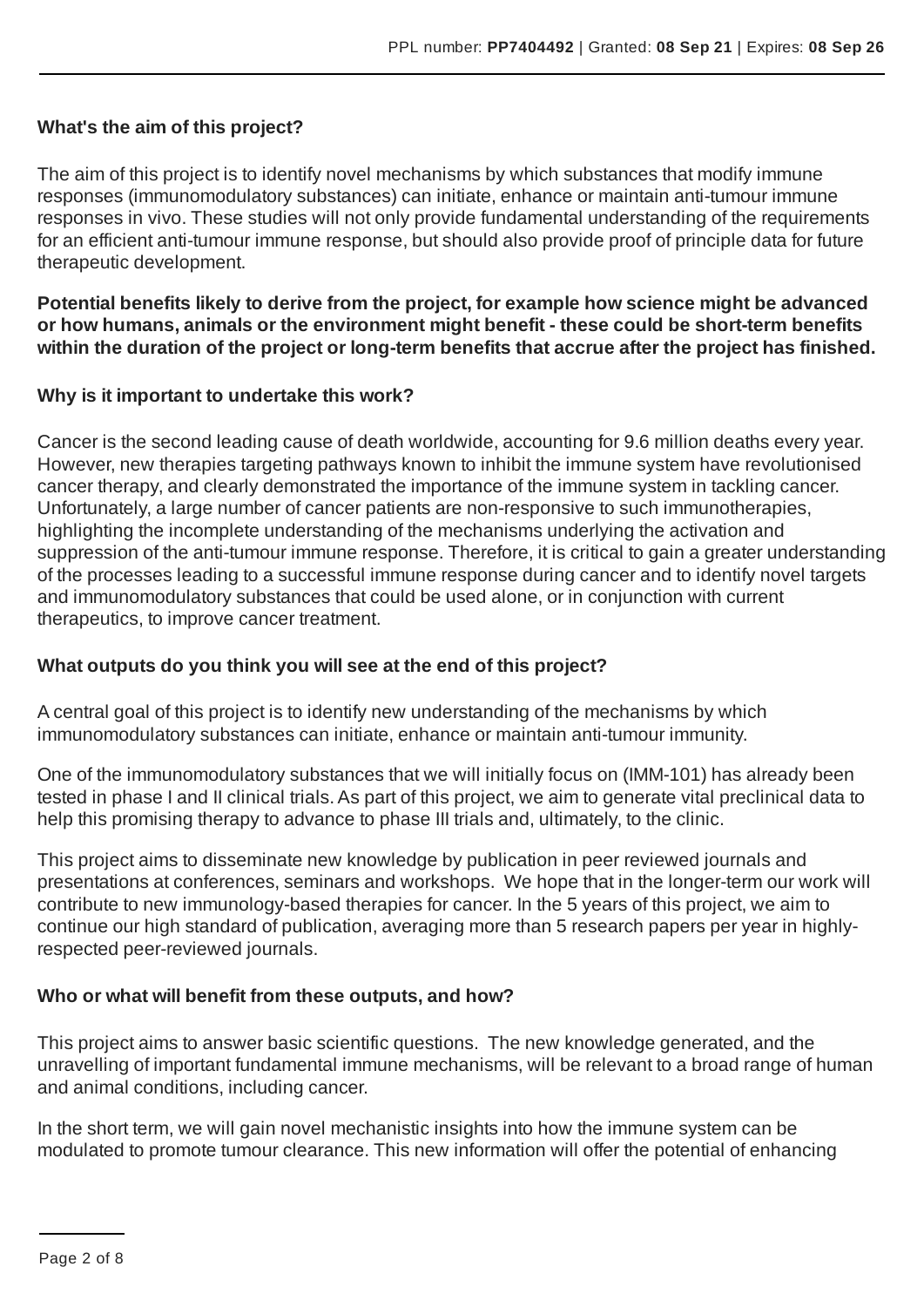future treatment options for a broad range of disease, as the immune response is centrally involved in all cancers. Importantly, one of the immunomodulatory substances that we will initially focus on (IMM-101) has already been tested in phase I and II clinical trials, and has demonstrated safety and efficacy in advanced pancreatic cancer and melanoma, and is currently being assessed in a range of other cancers. Therefore, increased mechanistic understanding of this promising therapy is critical for its progress to phase III trials, and to patients.

In the longer term, we aim to discover novel therapeutic candidates through our fundamental research into anti-tumour immune responses. These novel candidates could be targeted individually, or combined with established therapeutics, to improve current cancer treatment strategies.

#### **How will you look to maximise the outputs of this work?**

Communication of our findings will be primarily through publication in widely-read peer-reviewed journals, but also presentation at local, national and international congresses and institute seminars. To ensure maximum dissemination, only journals that allow open access without payment by the reader will be considered. To prevent unnecessary repetition of experiments by others, we will seek to publish all data generated under this project, including negative results.

To enable rapid translation of our findings to the clinic we will exploit new and existing collaborations, and with local clinicians as part of the translational environment within our institution. We have highly effective systems in place for technology transfer. Additionally, we aim to expand our current collaborations with pharmaceutical and biotech companies by presentation at national and international forums at which industrial representatives are present.

#### **Species and numbers of animals expected to be used**

• Mice: 9000

# **Predicted harms**

**Typical procedures done to animals, for example injections or surgical procedures, including duration of the experiment and number of procedures.**

#### **Explain why you are using these types of animals and your choice of life stages.**

We study adult mice because the immune system, tissue organisation and development of all mammals are similar, allowing mice to be a model for humans and other animals. We also use mice because scientists have created many genetically altered mouse lines that allow us to dissect in fine detail what happens during immune responses and in cancer. Genetically altered mice, and many of the tools designed to work with mice, allow us to define in precise detail how particular cells and molecules of the immune system work together to fight cancer. By manipulating these cells and molecules, we can identify the immune components that are most effective at preventing tumour growth, and use that information to help design future cancer therapies.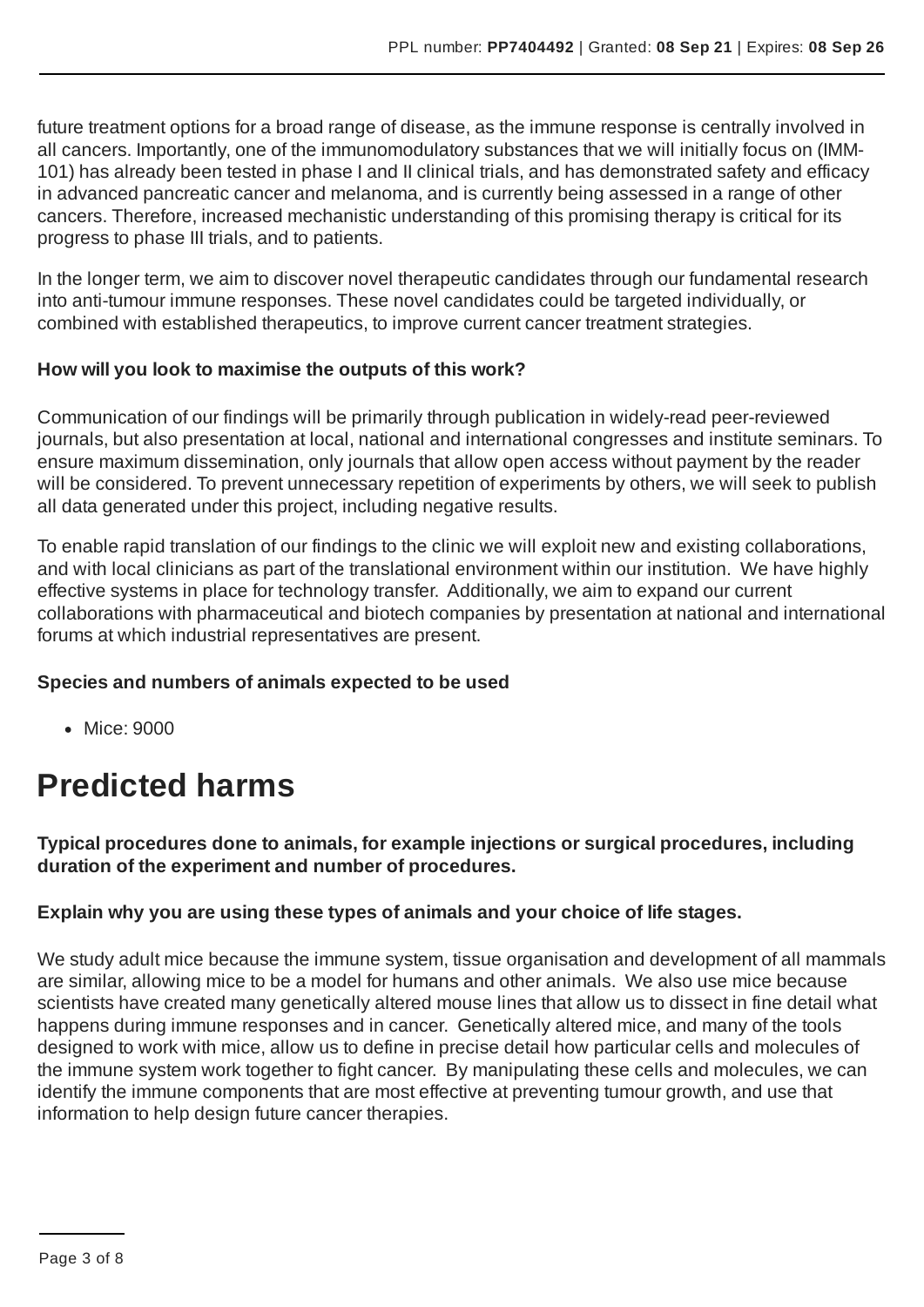#### **Typically, what will be done to an animal used in your project?**

Typically, animals will receive a single or multiple injections containing an immunomodulatory substance (e.g. antibodies to neutralise a specific immune mediator or deplete a specific cell type, or cells to promote a particular response) and/or cancer cells.

Experiments might look at the immediate immune response in the first few days after administration of an immunomodulatory substance or tumour cells, or may last several months to allow full tumour development, or assessment of immune memory. These experiments will typically last between 1 and 28 days. For longer experiments, mice are likely to receive multiple doses of an immunomodulatory substance (e.g. once a week for 2-3 weeks). For some experiments, mice will receive an injection of tumour cells either prior to or after treatment with immunomodulatory substances. Depending on the substance, it may require multiple doses over a time period as tumours develop (typically up to 4 weeks). Experiments will end with animals being killed humanely, sometimes under terminal anaesthesia.

The cumulative experience of mice will typically be exposure to 2 or 3 procedures that may each cause short but usually separated periods of typically mild or potentially moderate degrees of suffering.

Separate from the above experiments, some genetically altered animals will be used only to breed and maintain animal lines.

#### **What are the expected impacts and/or adverse effects for the animals during your project?**

The vast majority of animals will experience no adverse effects or only mild adverse effects.

Tumours grown on the flank can affect walking and normal behaviour and, in rare cases, can become ulcerated. However, the tumour models we will use are generally well tolerated and will rarely reach moderate severity.Although immune modulation can trigger systemic inflammation that can cause weight loss, piloerection, hunching and reduced movement, in most cases these effects should be mild or transient.

In all experiments, animals will carefully monitored and humanely killed before they exceed moderate severity limits.

#### **Expected severity categories and the proportion of animals in each category, per species.**

#### **What are the expected severities and the proportion of animals in each category (per animal type)?**

We expect approximately 85% of mice to experience mild severity.

#### **What will happen to animals at the end of this project?**

- Killed
- Used in other projects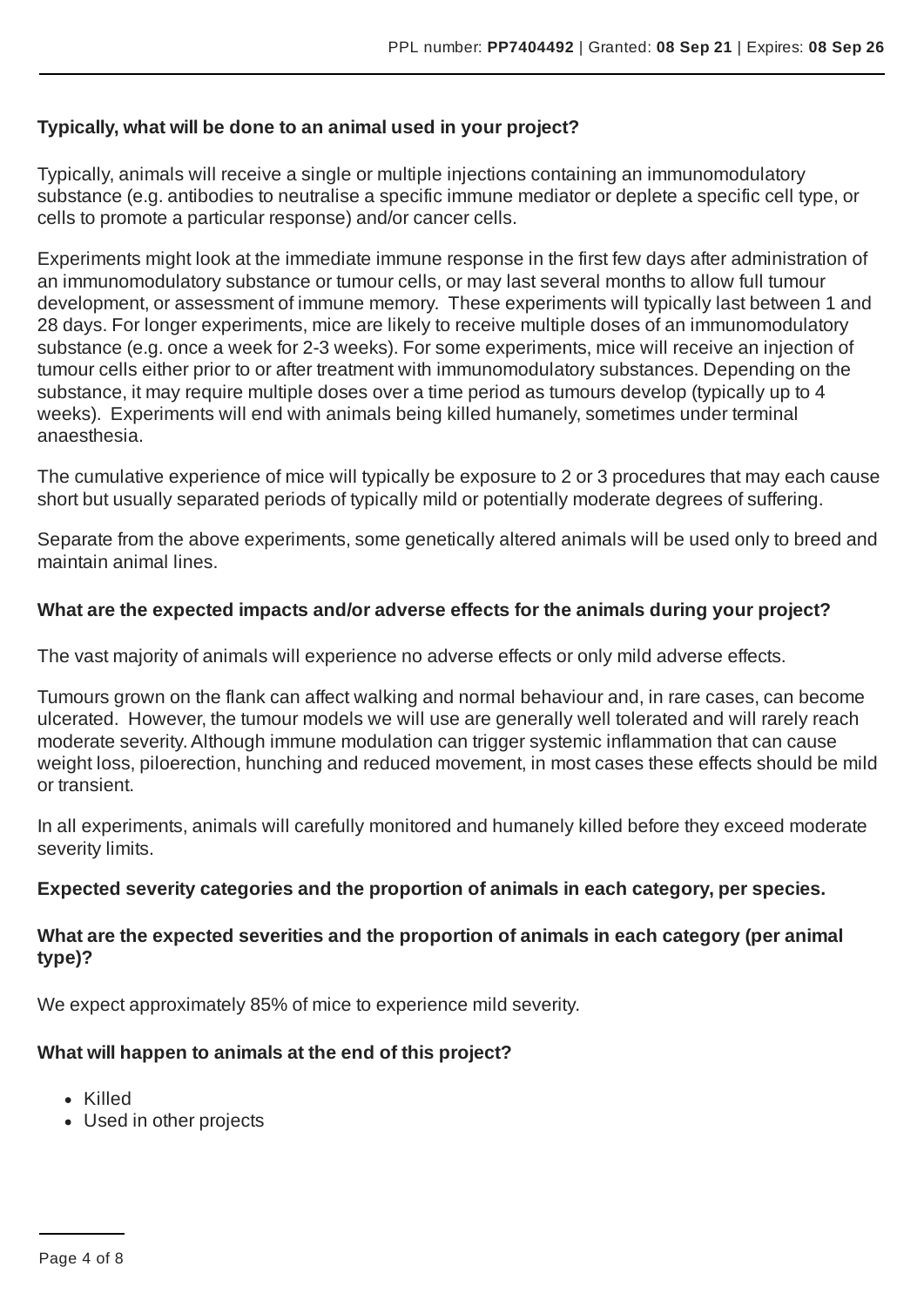# **Replacement**

**State what non-animal alternatives are available in this field, which alternatives you have considered and why they cannot be used for this purpose.**

#### **Why do you need to use animals to achieve the aim of your project?**

The mammalian immune system is highly complex, relying on the co-ordinated actions of multiple different cell types and molecules that collectively provide protection.As such, the insight in vivo experiments can provide on the mechanisms necessary for tumour protection is of significant clinical relevance. Importantly, we know the importance of the tumour microenvironment and its ability to suppress immune responses, thus limiting the efficacy of immunotherapies.

Unfortunately, in vitro systems are unable to reflect the cellular and molecular complexity of the immune system and tumour microenvironment. Therefore, the use of mammals is essential for gaining a better understanding of the mechanisms underlying immune protection that could be utilised for patient benefit.

Mice will be used in these studies because their immune system closely resembles the human immune system therefore giving a better chance for translating potential therapies. Additionally, a wide array of wild type and genetically altered strains of mice are available that will allow us to better decipher the role of immune cells and molecules in anti-tumour immunity. Finally, a vast range of reagents is available for analysing murine cellular and molecular interactions during immune responses.

#### **Which non-animal alternatives did you consider for use in this project?**

1) Analysis of human biopsies.

2) Use of cell lines and in vitro systems.

Where possible, we will use in vitro assays to provide initial data on the effects of immunomodulatory substances on specific immune cells. This data will then be used to inform and complement our in vivo experiments.

#### **Why were they not suitable?**

The types of experiments required to track cell function in vivo are not possible with human tissue biopsies, nor can we experimentally manipulate humans.

Many location-specific features of cells are lost once they are removed from the tissue, which makes the use of cell lines impractical. In vitro systems typically allow for the study of one or two cell types in a highly controlled environment that is not reflective of the complex immune system in vivo. Therefore, to fully understand how different cell types and molecules co-ordinate an effective immune response we require in vivo experiments.

Page 5 of 8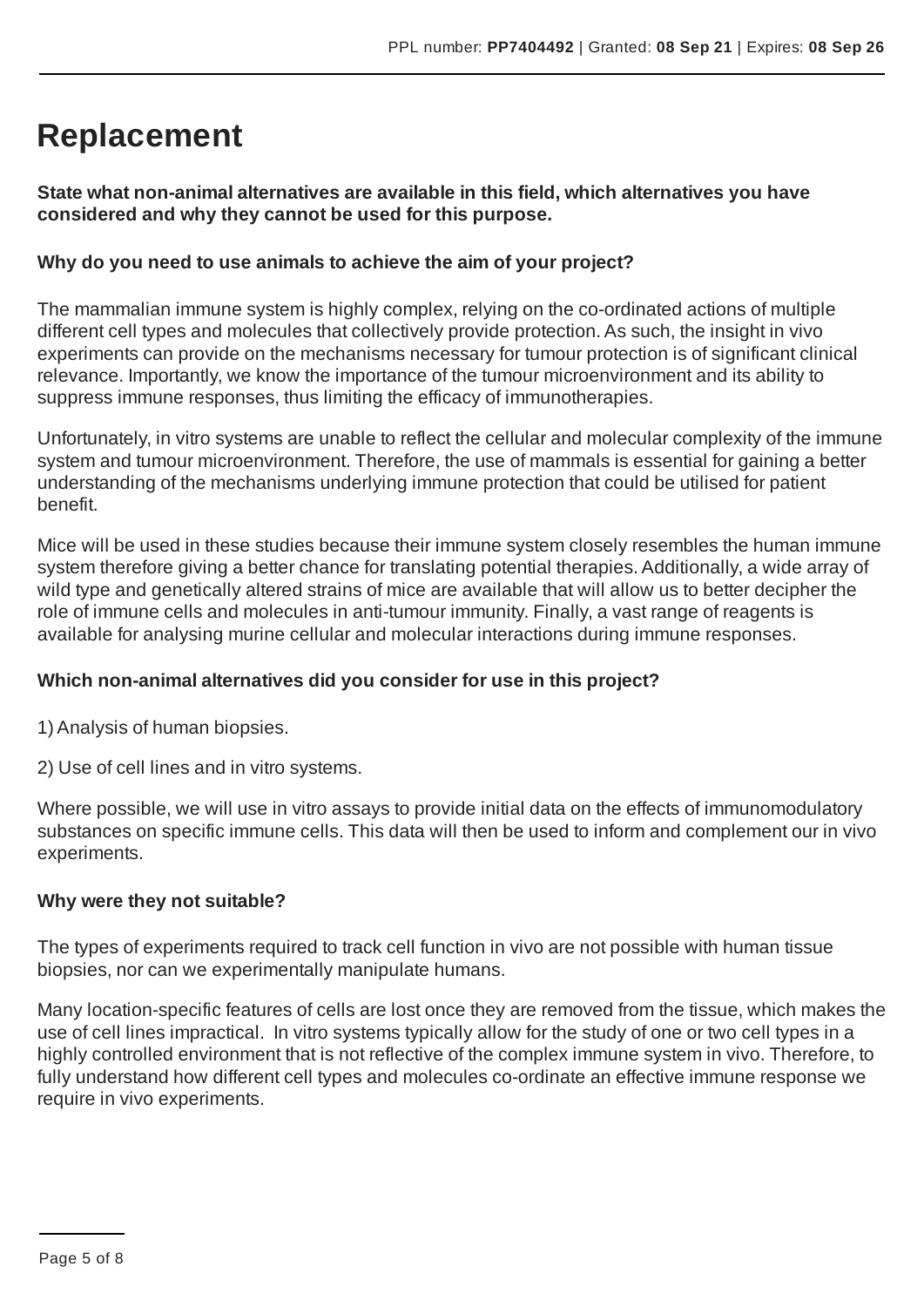We will regularly review the literature regarding in vitro and zebrafish systems so that if new approaches are developed we can test them and potentially exploit them if they succeed.

# **Reduction**

**Explain how the numbers of animals for this project were determined. Describe steps that have been taken to reduce animal numbers, and principles used to design studies. Describe practices that are used throughout the project to minimise numbers consistent with scientific objectives, if any. These may include e.g. pilot studies, computer modelling, sharing of tissue and reuse.**

#### **How have you estimated the numbers of animals you will use?**

The number of mice has been estimated based on experience gained under my previous Home Office licenses, taking into account breeding strategies for genetically altered mice, and anticipated numbers of planned studies over the course of the license.

#### **What steps did you take during the experimental design phase to reduce the number of animals being used in this project?**

For all of our experiments, in-bred mice are used to reduce experimental variation, which makes it possible to use fewer animals to achieve statistical significance. For the majority of our studies, mice from the same litters are used for control and experimental mice, reducing variation that can occur due to differences in the microbiota. Overall, our experiments are designed to reduce the number of variables (for example age) to as few as possible and thereby reduce the number of control groups required.

We work with the NC3Rs Regional Programme Manger to ensure all lab members are introduced to the NC3Rs experimental design assistant and encouraged to use it. Everyone in the lab is trained in statistical methods and these are regularly discussed at lab meeting, to ensure all agree the best methods are being used. This includes randomisation and blinding, whenever practically possible. Tissue-sharing is a major tool we use to reduce animal usage.

A significant proportion of our animal use is related to breeding programmes for genetically altered lines. We follow the advice of our animal facility staff to optimise breeding, and regularly discuss numbers at lab meeting to ensure we do not overbreed. Where possible and appropriate, we use substances that can target or block immune processes in wild type mice, to reduce use of genetically altered mice.

#### **What measures, apart from good experimental design, will you use to optimise the number of animals you plan to use in your project?**

We routinely perform pilot experiments to determine the optimal number of mice to achieve statistical power. Experiments are then performed on a minimum of two separate occasions to ensure reproducibility, following which data pooled from experiments are statistically analysed to reveal less pronounced effects without increasing overall animal use.

Page 6 of 8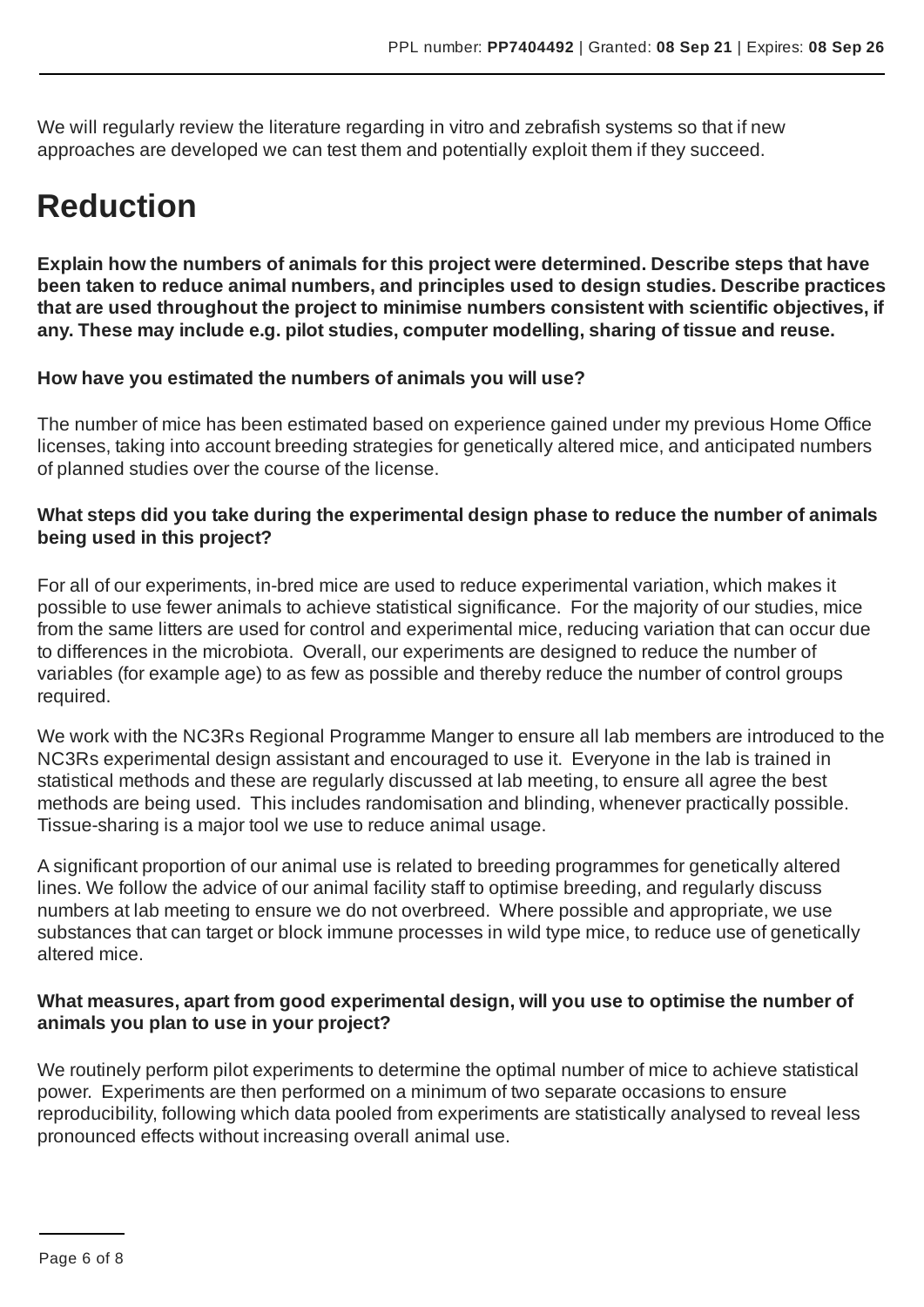We have many years of experience in planning animal experiments and we plan our research to ensure that all animals are used most effectively. We often combine experiments to ensure that multiple organs are used to address multiple objectives at once. Careful discussion between multiple researchers is required to avoid compromises. Due to high variability in immunological and tumour models in vivo, especially in genetically altered models that we have yet to assess, we will adjust groups sizes as required, should subsequent power calculations indicate that this is necessary.

The increased use of genetically altered animals has led to more complicated breeding strategies and, as a result, larger colonies. We reduce the numbers of these animals in our experiments by using littermates as controls wherever possible. Additionally, when a particular strain is not being used experimentally we work closely with the animal technicians to develop a breeding strategy that maintains low numbers of stock animals.

In many experiments, we will use bone marrow to carry out pilot studies in vitro, therefore only a few animals are used to initially test new hypotheses. Importantly, we continue to work closely with collaborators who can supply bone marrow samples, therefore reducing the number of genetically altered animals that have to bred to facilitate experiments.

## **Refinement**

**Give examples of the specific measures (e.g., increased monitoring, post-operative care, pain management, training of animals) to be taken, in relation to the procedures, to minimise welfare costs (harms) to the animals. Describe the mechanisms in place to take up emerging refinement techniques during the lifetime of the project.**

**Which animal models and methods will you use during this project? Explain why these models and methods cause the least pain, suffering, distress, or lasting harm to the animals.**

We will use mouse models to study the immune response in cancer. Mice represent the most appropriate species for in vivo study of cancer immunity, because of the extensive knowledge of their physiology as it relates to humans, the genetic and biological tools available and the ability to be easily bred and handled.

The cancer models we will use do not cause significant pathology, and doses and timing are carefully managed such that the animals will experience minimal suffering. As our experience of these tumour models develops, we will look to refine our approaches to ensure robust experimental results whilst minimising pain, suffering or distress.

#### **Why can't you use animals that are less sentient?**

To our knowledge, no other species of lesser sentience can fulfil the requirements of this project to the same extent as the laboratory mouse. We are studying long and complex immune processes, and trying to understand how the adult immune system handles tumours, and how different cells communicate to orchestrate an appropriate response. Only adult animals would give meaningful results. To define the impact of immunomodulation on tumour growth requires mice to be monitored for several weeks, so procedures cannot be carried out on terminally anaesthetised mice.

Page 7 of 8